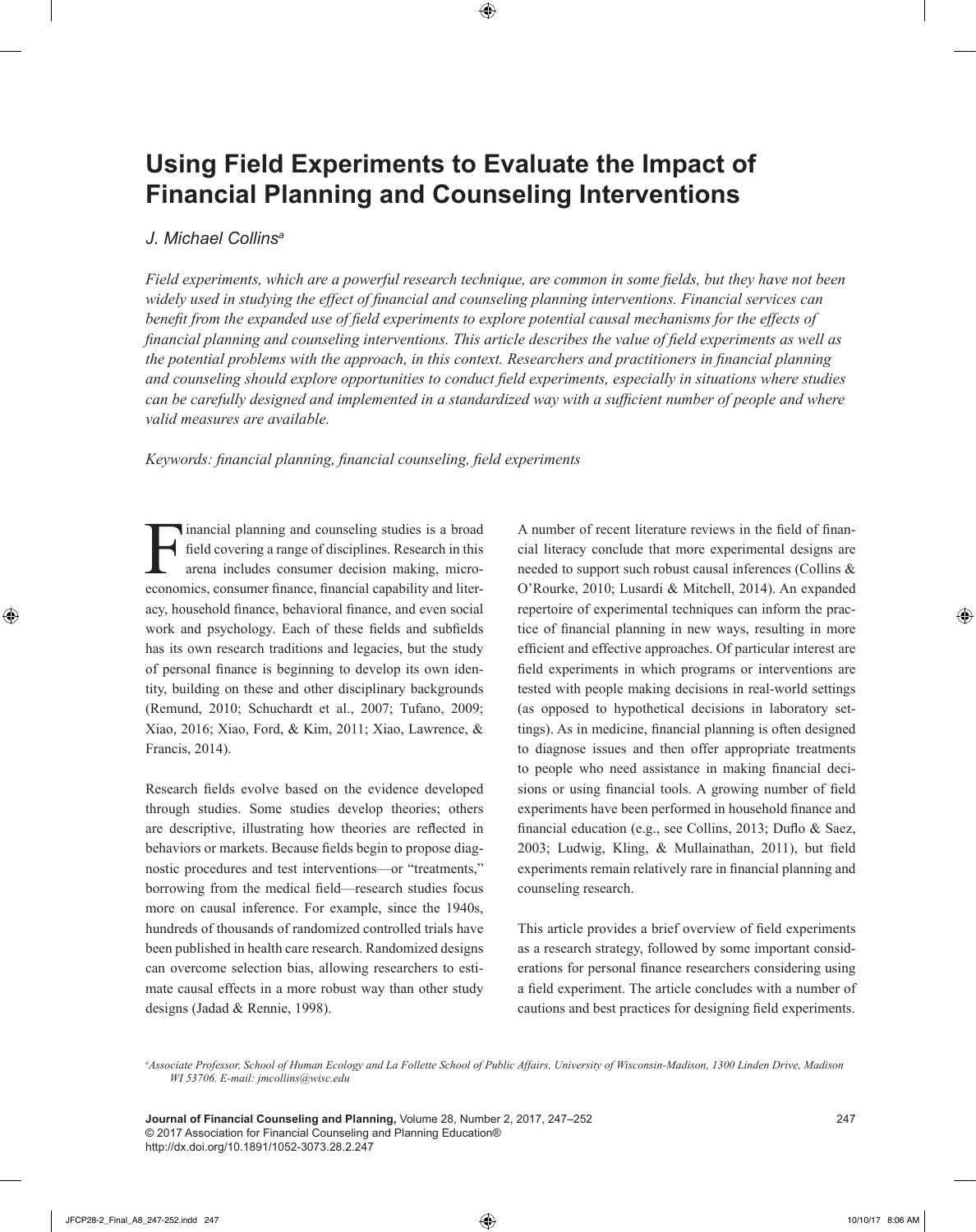### **Designing Field Experiments**

Even a cursory review of recent articles in journals focused on financial planning and counseling will show that the majority of studies use descriptive or correlational designs, often relying on survey data, administrative data, or primary data collection for summary statistics to describe the central tendency of a behavior or set of behaviors for various financial attributes. For example, a study might estimate savings or borrowing behaviors by race, gender, or another demographic characteristic.

Studies may use more complicated techniques to estimate conditional behaviors, controlling for a wide range of observed factors. Especially with large datasets and rich data, these types of analyses can be quite powerful, describing stark differences for different types of individuals. Yet, these studies often include a pointed caveat that any relationships cannot be described as causal, but only observational, because of the study design. There may be a statistical association between, for example, the level of emergency savings and experiencing a hardship, but hardships and savings levels are both endogenous with unobserved factors, such as motivation level and social networks.

Thus, although studies that show these types of associations are much needed, they cannot conclude that an intervention will cause people to change behaviors. Even well-designed matched-comparison studies, which offer estimates that are less biased by selection effects, can only support causal inferences to the extent that observable factors explain differences between groups. Matched comparisons are perhaps more robust than correlational designs, but they may not be convincing enough to support the prescription of new policies or programs.

Experiments offer another way to gather data regarding the likely impact of an intervention. In an experiment, the researcher assigns each participant to a treatment or control group, using an observable but random mechanism so that any differences between the treatment and control groups at the beginning of the study are also random. Ideally, this also means that any differences observed after the treatment can be ascribed to the randomly assigned treatment. With this design, the impact of the intervention can be directly measured and tested statistically by simply comparing the treatment and control groups. If assignment is truly random, there is no need to control for any other factors.

There are many types of experiments (Levitt & List, 2009). One common design is a laboratory experiment. In this design, "subjects" are asked to perform tasks under various treatment or control conditions. Lab experiments may take place outside of an actual laboratory—for instance, in a classroom or even online—but the context of the tasks and the decisions people make in response to that context are hypothetical. Participants usually know they are subjects and are making choices that may not have a strong impact on them personally. Lab experiments are a powerful and important research tool, especially to test different approaches or aspects of theories. They are also often efficient—they require small sample sizes relative to descriptive or correlational studies, are faster to complete, and can be run in an incremental series to triangulate the effects of various treatments. But lab experiments are not usually directly relevant in the real world. Even when they have a high degree of internal validity—that is, the treatment and control are designed with great care to rule out endogeneity—they may lack external validity. In other words, the results of a lab experiment may not be directly generalizable to actual people making decisions about their own financial situations (Harrison & List, 2004).

A classic field-based randomized controlled trial assigns individuals or households to treatment or control groups, delivers a program or service, then compares the two groups to estimate effects. Random assignment may happen at the individual, household, or other level. In some cases, assignment to the treatment or control group is based on school, office, or other kind of site. This method is often used when it is impossible to isolate groups of people—social interactions within a given site may mean that participants will likely know who received or did not receive a treatment. To avoid this, everyone at a given site is placed in the same group, and the random assignment is made by site.

Another common variation is to randomize participants by cohort: one set of clients is randomly assigned to receive a treatment in one period, and the control group clients receive the treatment in a later period. This overcomes the potential inequity created by some clients being denied what could be a valuable service. In some experimental designs, randomized waitlists or queues are used to define cohorts.

There are many other variations on field experiments that researchers might consider. If a goal of the study is to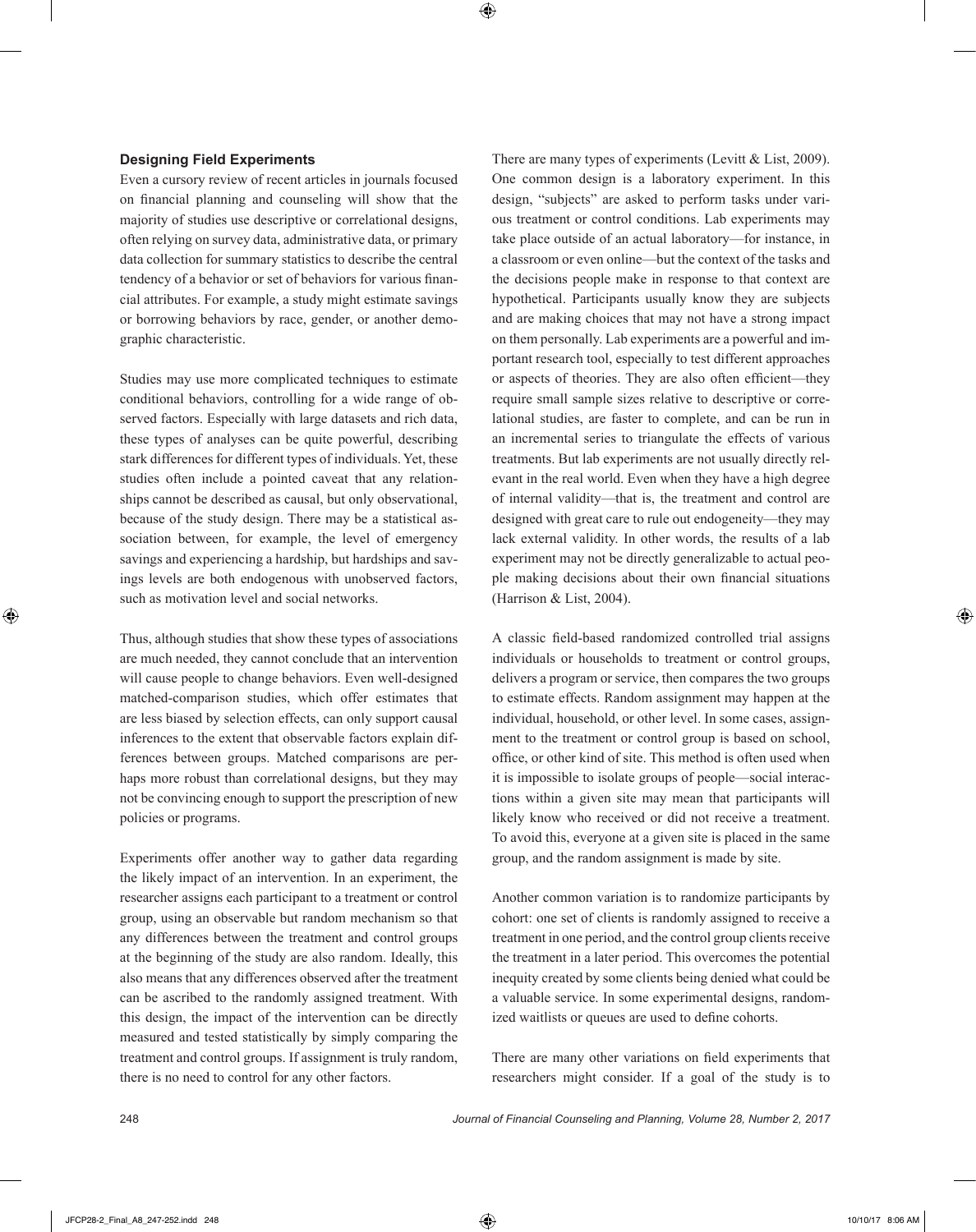determine the effects of a treatment on certain subgroups, stratified or cluster-level randomization designs might be relevant. Likewise, as with cohort- or site-based designs, it may be necessary to randomize participants within particular regions or time periods.

### **Pitfalls of Field Experiments**

Although field experiments are powerful, a randomized controlled trial is not appropriate for every study. Randomization-based approaches take each person's potential outcome as fixed and consider the assignment to treatment as random. As a result, there is no opportunity to observe what would have happened to someone in the treatment group if they had been in the control group. We infer that treatment group participants are similar to the control group. This may be a strong assumption, and it can mean that the results of these studies are not automatically generalizable to other settings.

There are at least five other threats to the validity of even a well-designed study. First, the treatment in a randomized controlled trial needs to be based on a well-designed, wellrun, highly standardized program. In the field, programs and processes can be implemented with a high degree of variation. Each client in the treatment group may not actually receive the same treatment. Worse, variation in treatment may not be random. For example, program administrators may informally promote certain aspects of a treatment for some groups of clients. Unless researchers can observe and document these kinds of variations, the estimates resulting from a field trial, especially estimates of effects for subgroups may be biased.

A second threat to the validity of field experiments is the requirement that all participants consent to be in the study to comply with the human subjects provisions of the institutional review board (IRB). When interventions are targeted to economically vulnerable people or are related to financial behaviors, IRB review committees often have heightened levels of concern. People who are willing to consent to be part of a study and cooperate in data collection, especially before they know if they are in the treatment group, may be measurably different from those not willing to consent and cooperate. This presents a serious problem for external validity (Barrett & Carter, 2010; Deaton, 2010). Study participants may not reflect the general client population. To compensate for this possibility, the consent process must be documented in a way that allows researchers to measure whether the requirement that participants make an affirmative decision to participate changes who the composition of the study group. It is also crucial that random assignment occurs after the consent process so that any differences resulting from that process are randomized across groups.

A third threat to validity is noncompliance. It is extremely rare to have every participant who is offered a service actually complete that service; sometimes, only a fraction of people in the treatment group actually complete the full treatment. The best practice is to estimate the effects of the random assignment to treatment regardless of whether clients actually take part. Called intent to treat (ITT), this is the best, least biased measure of the effects of an experiment. The assumption is that assignment to the program or treatment is random and exogenous. The choice to take part in the program is not exogenous—it is a choice. The effects of treatment on the treated (TOT) are biased by those who select into cooperating; thus, TOT is not a valid estimate of the average effect of the program. Yet, ITT average treatment effects are dampened by nonparticipants, which means that the overall estimates are lower than they would be if all participants took part. There are a range of strategies for dealing with the lack of take-up, including using random assignment to exogenously predict TOT (see Angrist & Pischke, 2008, for a discussion). But when take-up rates are very low, it may not be possible to arrive at an unbiased estimation of effects.

A fourth threat to the validity of field experiments is problems or failures in the fidelity of implementation and attrition over time. These situations are most common when the program being evaluated has not been fully standardized and tested in advance (see first threat), but they can occur even with well-designed interventions. One common problem is that some clients in the control group will cross over to the treatment group—when they become aware of the treatment they have not received, they find an alternative way to get that service or program. Flaws in the administration of the program or collection of data may also create problems, for instance, by not allowing enough time between participation and data collection for impacts to show or allowing too much time so that impacts dissipate. The most serious problem is program attrition. The longer a program lasts and the longer the interval between participation and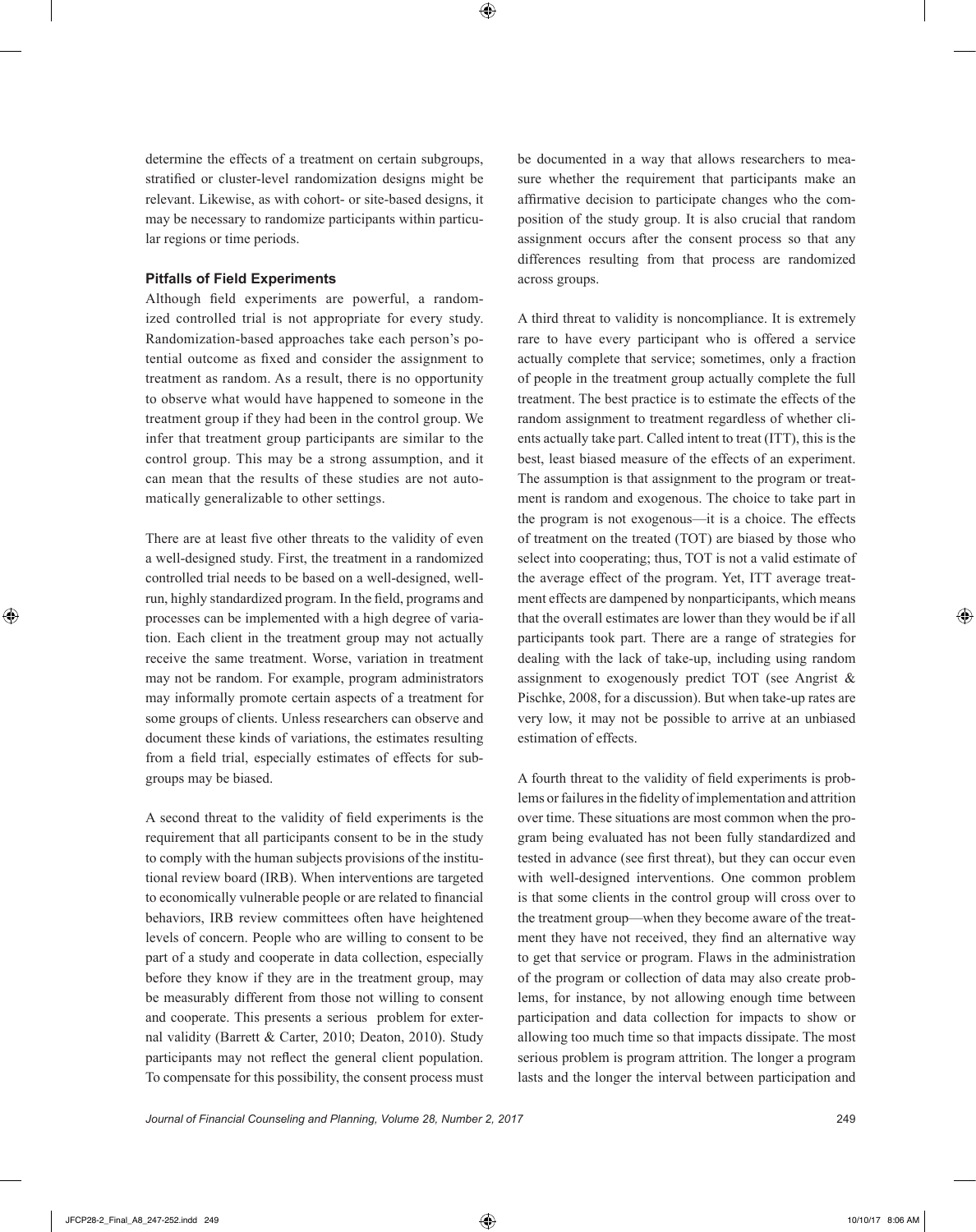data collection, the more clients will move, die, or drop out, making the study sample biased in both observable and unobservable ways.

The fifth threat to field experiments is a lack of a valid outcome measures. The financial planning field has a wide range of measures of personal financial condition, including measures of subjective perceptions or attitudes as well as objective knowledge and behaviors. There are also a range of health, mental health, and well-being measures that might be relevant. Many measures used in financial planning and counseling, such as account balances, have a high degree of variance, making finding statistically results less likely, especially in smaller samples. Other data, especially self-reported survey items, may be biased and need to be validated with other measures or administrative data. Moreover, researchers must be attentive to avoid assigning qualitative values to certain outcomes or behaviors, marking them as "good" or "bad." For example, for some clients, an appropriate outcome might be to pay off debt, whereas for others, it could be to take on more debt, depending on the situation. Clients will reflect different preferences, cultures, and contexts. Researchers should use outcome measures that reflect the goals and priorities of clients' financial situations. Well-designed studies use a small number of well-validated, reliable measures that are also not a burden for clients to provide.

## **Best Practices in Field Experiments for Financial Planning Studies**

The simplest field experiment is one in which observably independent subjects all receive the same treatment and the analysis is a comparison of the sample means for the treatment and control group. Unlike observational studies, no elaborate controls or methods are needed. If people are not observably independent—for example, if some sets of clients share the same employer—clustered or stratified designs may be appropriate. In these cases, the researcher ideally plans ahead to account for these shared attributes and uses the experimental design to adjust for covariates. Any analysis beyond the comparison of average treatment effects is secondary and mainly intended to examine channels of influence, not to "find" effects among subgroups in the absence of evidence for overall effects.

Many experiments are set up as pre- and post-designs in which the change in treatment groups is compared to the

**Figure 1. Experimental design: pre-post.**



change in control groups—the difference in differences. This allows the researcher to affirm that there are no differences between groups pretreatment (Figure 1). But if the study has a valid assignment process, a post-treatment only design, which assumes similar starting points and compare outcomes, is an option (Figure 2).



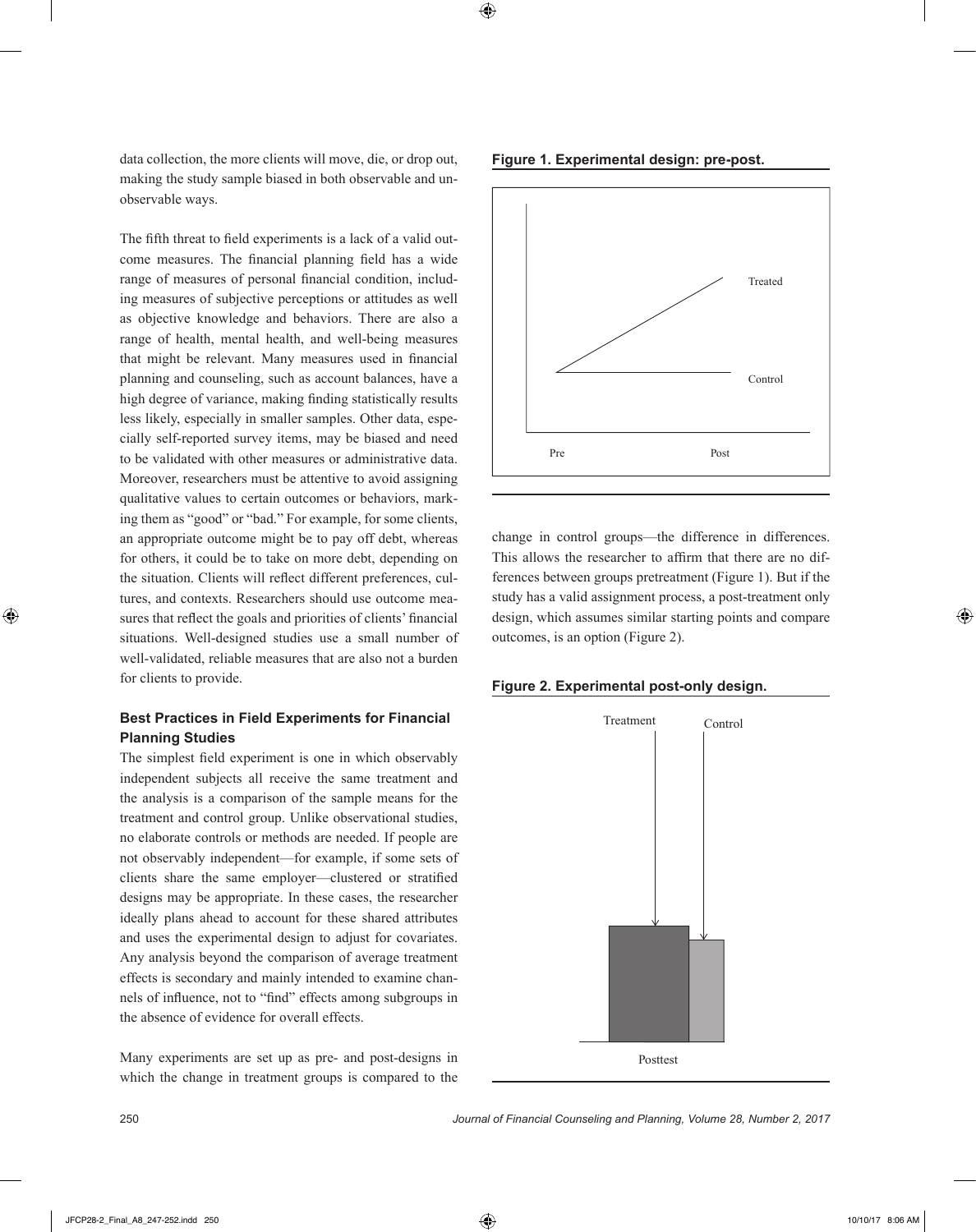Good experimental designs have no more than two or three key outcomes measures that are pretested and clearly defined. The analysis plan is designed in advance, including making sure the sample size has enough statistical power to allow detection of effects. A carefully designed study will have a sufficient sample size to allow estimates even assuming the worst cases for consent, take-up, and attrition. An underpowered study will have undetectable effects or very large bounds. Performing a minimum detectable effects (MDE) calculation given a realistic sample size and power assumptions is essential to assure the study will yield detectible effects.

There are a number of accessible texts researchers new to experimental methods may benefit from consulting. Angrist and Pischke (2009) provide an applied explanation of most common causal inference models, often using the randomized experiment as the benchmark. Other books are written in the context of development economics but are equally useful to design studies in personal finance. For example, Taylor and Lynch (2016) offer an easy to use toolkit for consumer finance research, including methods for collecting and analyzing data. Likewise, Banerjee and Duflo (2017) have edited a handbook volume covering a range of best practices and emerging methods. Other texts in experimental economics and behavioral finance may also be useful resources.

## **Conclusions**

A number of potential field experiments could be conducted in financial planning and counseling research. For example, existing programs could test varying timing, modalities, or intensities or combinations of different approaches to study the mechanisms people use to make and execute financial plans. Studies could isolate activities such as goal setting, reminders, and attention to follow-through. Studies using field experiments do not need to be complicated. In fact, keeping the experiment simple makes it possible to explain mechanisms that more complex designs cannot identify.

Field experiments are a powerful tool, but they should not replace other study designs. Table 1 illustrates a range of study designs; the choice of design depends on the researcher's objectives. As Deaton (2010) concludes, "Randomized experiments cannot automatically trump other evidence, they do not occupy any special place in some hierarchy of evidence" (p. 426). A randomized controlled trial can be combined with other approaches, using a carefully designed

#### **TABLE 1. Comparing Designs**

| Study<br>Method        | Objective                                                | <b>Example</b>                                                            |
|------------------------|----------------------------------------------------------|---------------------------------------------------------------------------|
| Observational<br>study | Show patterns/<br>trends<br>Illustrate theory in<br>data | Examine<br>correlation<br>between gender<br>and risk taking               |
| Matched<br>comparison  | Model of selection<br>Show conceptual<br>validity        | Match men and<br>women on<br>observable traits                            |
| Natural<br>experiment  | Policy evaluation<br>with external<br>validity           | Identify behavior<br>changes after a<br>change in policy<br>or regulation |
| Lab<br>experiment      | Test or develop<br>theory<br>Fast and low cost           | Test priming<br>mechanism for<br>risk attitude                            |
| Field<br>experiment    | Evaluate<br>mechanisms with<br>high internal<br>validity | Evaluate<br>curriculum/<br>online program                                 |

program and quality measures, to show causal effects other methods cannot. But the design and implementation of the trial may actually be more important than the statistical analysis work. Any researcher considering a field experiment should make sure the program is well documented. If it is not, a better first step is to conduct a process study and then a descriptive or correlational study.

There is the potential for field experiments to be more widely used in financial planning research. Expanded experimental techniques should offer insights for policy and practice and ultimately help the field better serve individuals and families.

## **References**

- Angrist, J. D., & Pischke, J. S. (2008). *Mostly harmless econometrics: An empiricist's companion*. Princeton, NJ: Princeton University Press.
- Angrist, J. D., & Pischke, J. S. (2009). *Mostly harmless econometrics: An empiricist's companion*. Princeton, NJ: Princeton University Press.
- Banerjee, A. V., & Duflo, E. (2017). An introduction to the "Handbook of Field Experiments." In A. Banerjee & E. Duflo (Eds.), *Handbook of economic field experiments* (pp. 1–24). Amsterdam, Netherlands: Elsevier.